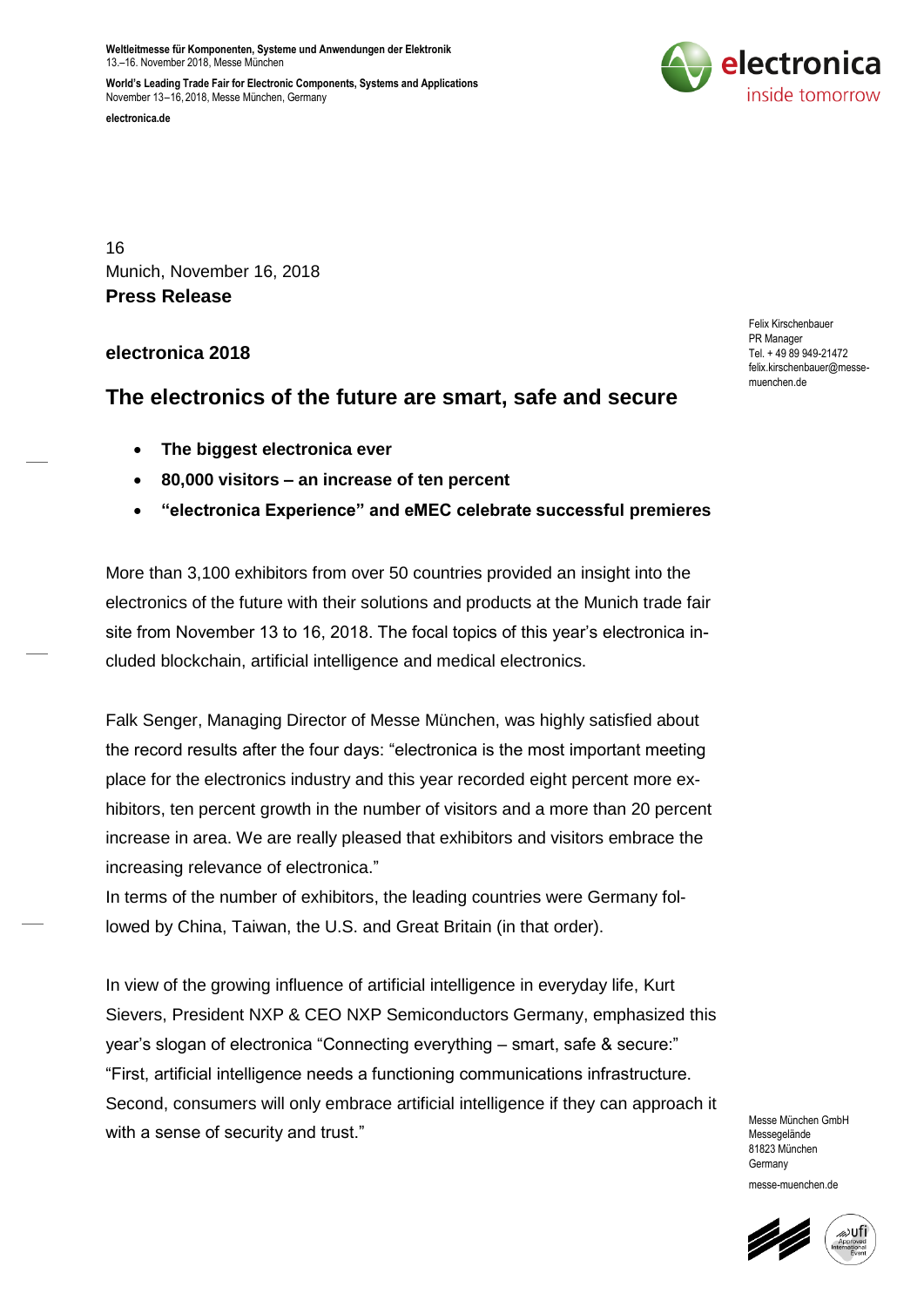

### **Press Release** | November 16, 2018 | 2/2

From the perspective of the German Electrical and Electronic Manufacturers' Association, the trade fair was a success, noted Christoph Stoppok, Head of Components, Mobility & Systems: "The positive trend in the electronics market is also continuing at electronica 2018. Nevertheless, the shortage of skilled labor is an issue that must not be ignored. With 'electronica Experience', electronica has created a successful format to inspire pupils and students for the subject of electronics."

#### **Facts and figures on the trade fair**

80,000 trade visitors from over 80 countries came to Munich. Visitor satisfaction again reached a new all-time high, as the survey shows: 99 percent of visitors gave the event a rating of good to excellent.

In terms of the number of visitors, the top countries were Germany followed by Italy, Austria, Great Britain and Northern Ireland, France, Switzerland, the U.S., the Russian Federation, China and Poland in that order.

### **CEO round table dominated by artificial intelligence**

On the fair's first day, prestigious industry representatives discussed the importance of artificial intelligence for electronics. The participants in the talk included Jean-Marc Chery (STMicroelectronics), Dean Ding (Alibaba), Alexander Kocher (Elektrobit), Reinhard Ploss (Infineon), Walden Rhines (Mentor Graphics) and Kurt Sievers (NXP).

At the CEO round table, Reinhard Ploss emphasized the need for a sustainable approach to the issue of artificial intelligence:

"We've a raft of strong industries in Germany. Artificial intelligence will enter them everywhere and supplement or even replace existing things. It's therefore important to develop an AI strategy in order to establish a digital industry in Germany and Europe."

#### **electronica Experience successfully launched**

In Hall C6, the new format "electronica Experience" focused on networking between exhibitors, school pupils, students and trade visitors. On all four days of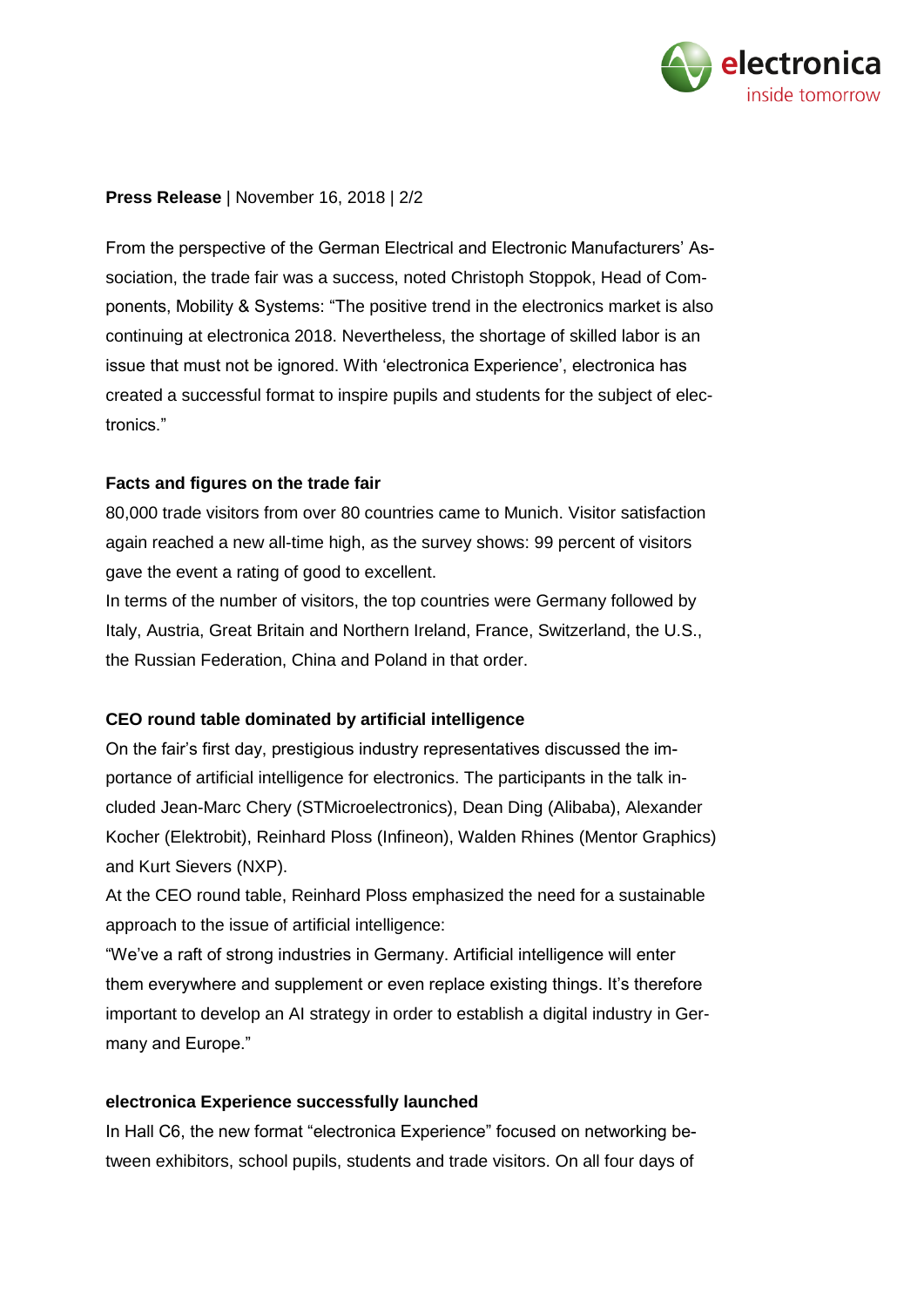

## **Press Release** | November 16, 2018 | 3/3

the trade fair, applications, live demos and a jobs fair provided insights into the world of electronics and its professions.

The highlight was its opening by the U.S. economist Jeremy Rifkin on the first day of the fair. In his talk, he voiced clear demands relating to the use of artificial intelligence: "We need to understand what we can use AI for and what not. Big data plays a major role in communication, energy and transportation. AI makes sense in those sectors in order to increase efficiency and cut costs."

## **Successful premiere of the electronica Medical Electronics Conference**

Medicine meets electronics: Physicians and electronics engineers discussed for the first time the future of medicine at the electronica Medical Electronics Conference (eMEC), which was devoted to the topic of medical electronics and networking of electronics engineers and physicians. The topic of the discussion was "The Connected Human: Healthier thanks to electronics and data?" Oliver Hayden, Head of the Department for Medical Electronics at the Technical University of Munich in Germany, draws a positive verdict: "The eMEC format with several stages in the direct vicinity was refreshing and an elegant means of giving participants the chance to learn, meet and talk. I'm looking forward to the next Medical Electronic Conference."

The electronica Automotive Conference (eAC), the electronica Embedded Platforms Conference (eEPC), the Wireless Congress and 16 more forums rounded off electronica's extensive supporting program.

### **SEMICON Europa for the first time at electronica**

More than 300 exhibitors from SEMICON Europa showcased their solutions and products from the field of semiconductor production in Hall A4. Ajit Manocha, CEO and President of the industry association SEMI, stated: "Our exhibitors are very pleased with the new collaboration between SEMICON Europa and electronica - it's a real benefit for the entire value chain of the electronics industry." Next year SEMICON Europa will be held as part of productronica.